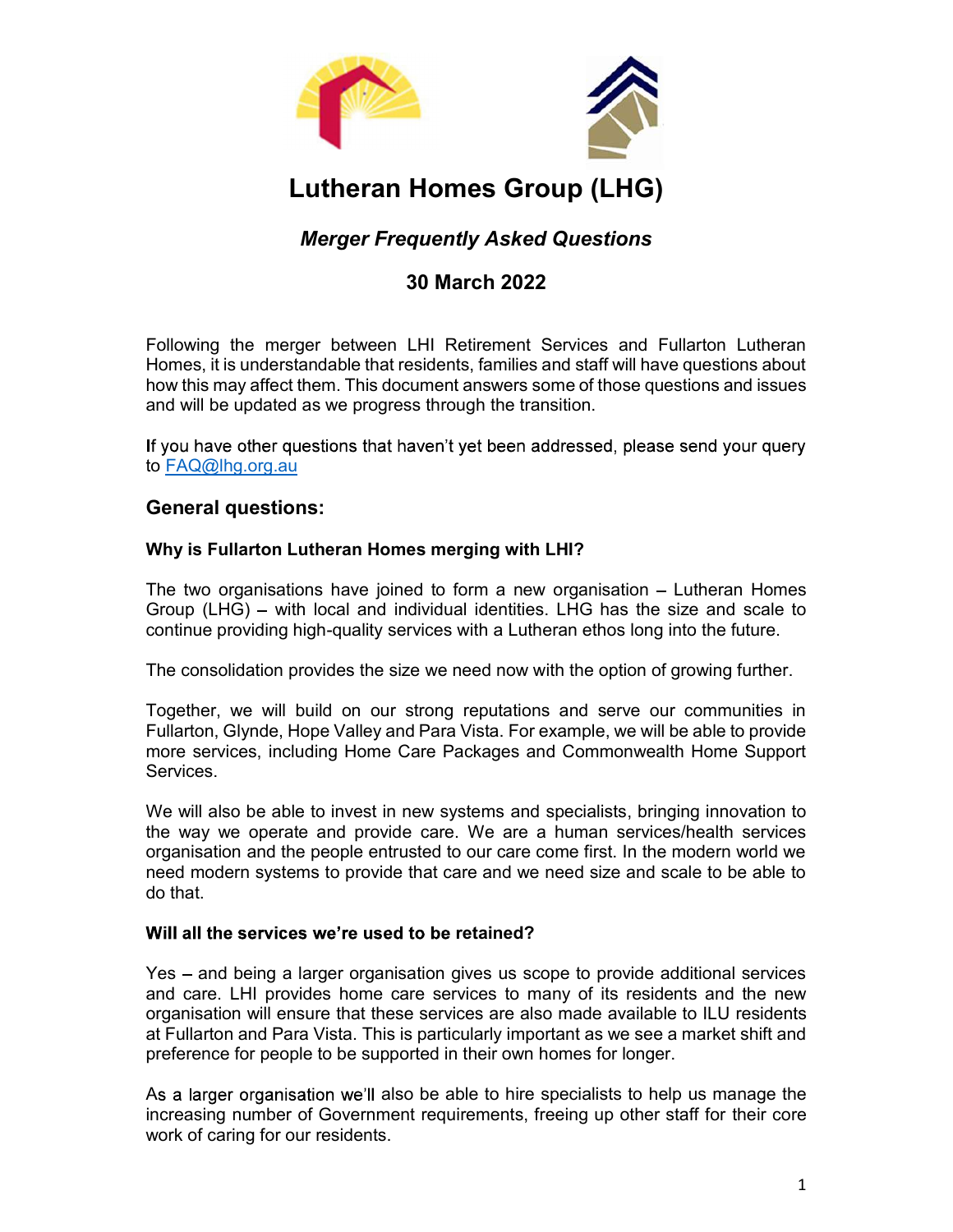#### If you get too big, we the residents, might just become like numbers or cogs in a wheel.

That won't happen. LHG gives us an efficient and logical structure to work under and a great benefit of that is being able to concentrate on care and services more fully for our residents. That personal contact and knowing our residents well is a cornerstone of our model of care, and always will be.

### LHI and FLH both have a long history and very clear Christian values. How will they be preserved?

A great deal of time and planning has gone into this aspect. LHI and FLH share a common set of values and a common Lutheran identity, and these remain the cornerstone of the LHG's care delivery. Our Christian mission will always be our strength and our ministry is being carried on in the same way by the new organisation.

Both homes have a long history and a great many people have contributed to their success and continue to do so. That contribution is recognised and appreciated and will continue to be honoured in the life of LHG.

Our Pastors and congregations are, of course, crucial to us and this will never change. Lutherans provide aged care because it is part of our calling to serve our communities and part of how we live out our service.

### What will it mean for staff?

This is good news for staff. As a larger organisation we can offer greater opportunities for staff across all locations, including better career pathways and more fulfilling careers.

It's becoming increasingly difficult to recruit caring and dedicated staff and LHG will be in a better position to attract suitable, well-qualified staff to work alongside our existing dedicated team.

We are committed to working with our staff to build their futures.

It is important to note that we do not envisage wholesale change for frontline staff in day-to-day operations. We will continue to evolve and strive for best practice; this may lead to operational changes in time, but these changes will be based on operating a best practice service delivery model that provides our residents with high quality care.

### When is it happening?

The new Board and CEO (Tim Chia) are now responsible for LHI and FLH. New staffing and management structures arrangements will be introduced over the coming months. The Lutheran Homes Group name is in the final stages of being formally registered.